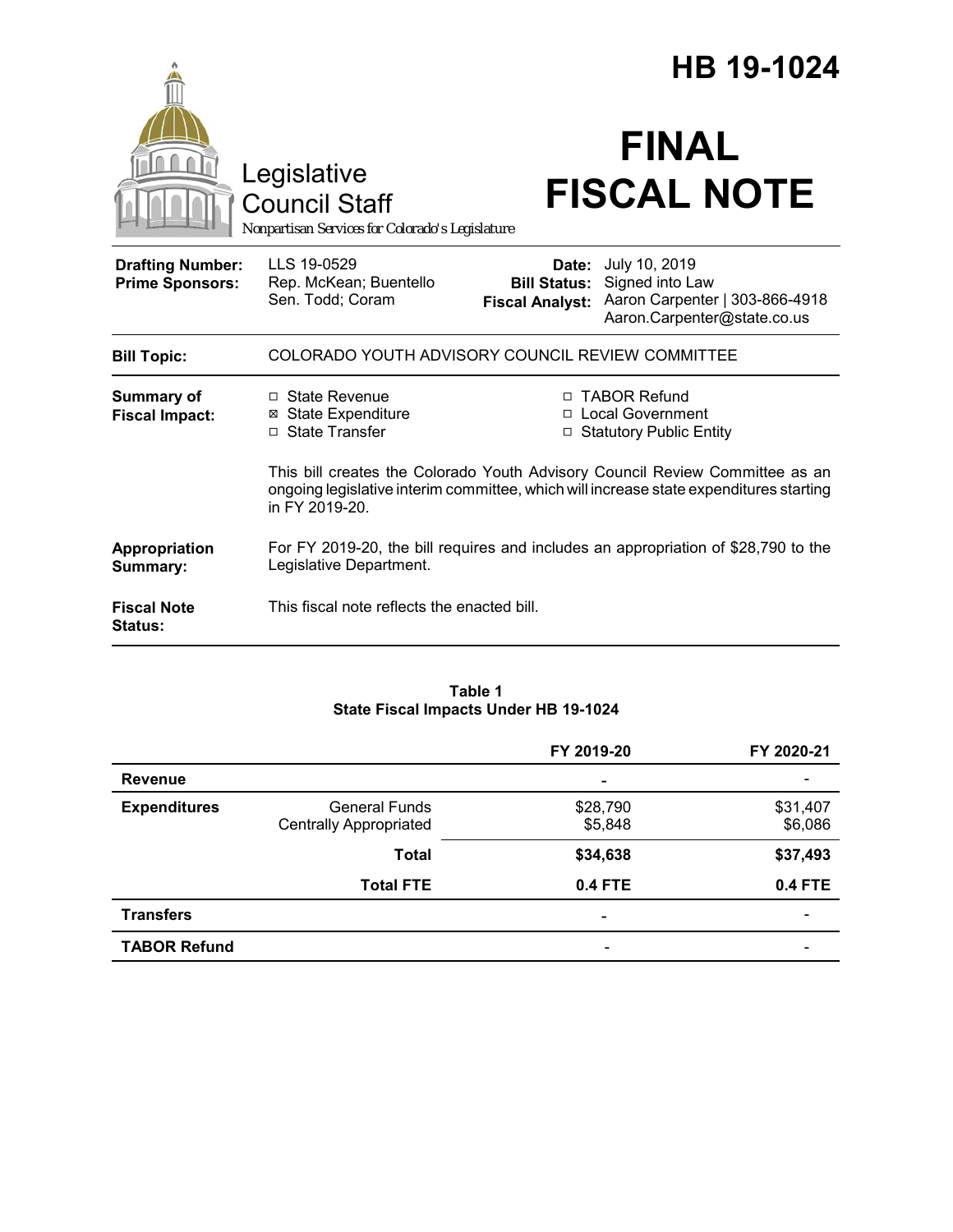July 10, 2019

# **Summary of Legislation**

The bill creates the Colorado Youth Advisory Council Review Committee (review committee) as an ongoing legislative interim committee. The committee is comprised of five legislators, who are voting members, and five youths from the Colorado Youth Advisory Council (COYAC), who are non-voting members. Of the legislators on the review committee, four members must be legislators currently serving on COYAC and one member must be a member of the Legislative Council Committee. The five youth members on the review committee are all to be selected by the youth members of COYAC. The review committee may meet up to three times per interim and can recommend up to three bills per interim for introduction at the next regular session of the General Assembly. Legislative staff must assist the committee in carrying out its duties. In addition, the bill allows expenses incurred by youth members of the review committee to be paid from the Youth Advisory Council Cash Fund.

# **Background**

COYAC advises and makes recommendations to elected officials about issues that affect Colorado's youth. The council consists of 44 youths between the ages of 14 and 19 years old, as well as four legislators who serve as non-voting members of the council. COYAC is housed in the Legislative Department and is funded by a \$25,000 annual General Fund appropriation to the Youth Advisory Council Cash Fund.

# **State Expenditures**

This bill will increase General Fund expenditures in the Legislative Department by \$34,638 and 0.4 FTE in FY 2019-20 and \$37,493 and 0.4 FTE in FY 2020-21 and future years. Expenditures are shown in Table 2 and discussed below.

| <b>Cost Components</b>               |                  | FY 2019-20 | FY 2020-21 |
|--------------------------------------|------------------|------------|------------|
| <b>Legislative Department</b>        |                  |            |            |
| <b>Personal Services</b>             |                  | \$25,344   | \$27,961   |
| Legislator Per Diem and Travel Costs |                  | \$3,446    | \$3,446    |
| Centrally Appropriated Costs*        |                  | \$5,848    | \$6,086    |
|                                      | Total            | \$34,638   | \$37,493   |
|                                      | <b>Total FTE</b> | 0.4 FTE    | $0.4$ FTE  |

**Table 2 Expenditures Under HB 19-1024**

 *\* Centrally appropriated costs are not included in the bill's appropriation.*

**Assumptions.** The fiscal note assumes that the review committee will meet for the first time after July 1, 2019, and will meet 3 times per interim. Further, it is assumed that all members will attend each meeting and that all meetings will be held at the state Capitol.